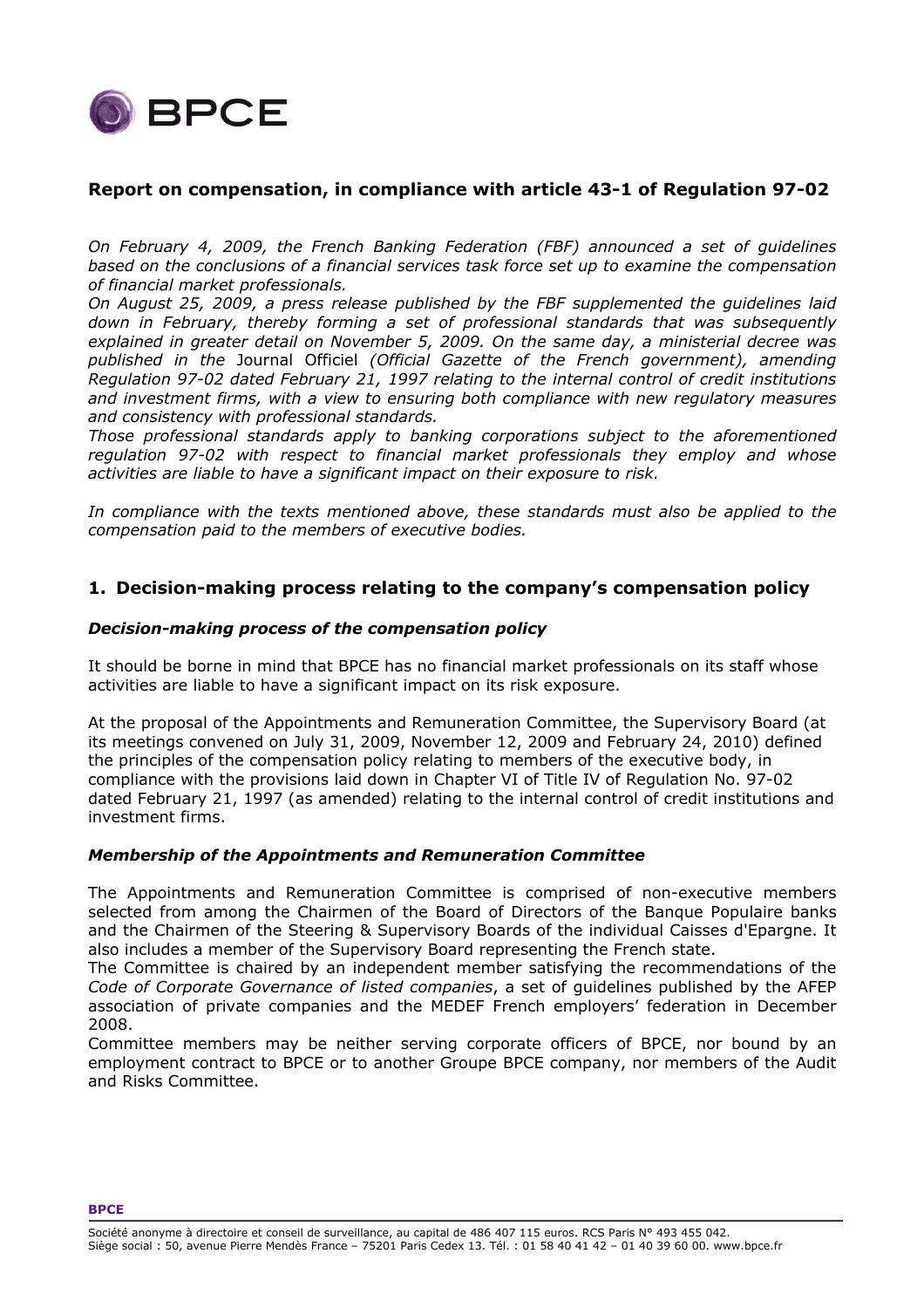

Chaired by Mrs. Laurence DANON, an independent member, the Committee is comprised of the following:

- $\checkmark$  Mrs. Catherine AMIN GARDE, Chairman of the Steering and Supervisory Committee of the Caisse d'Epargne Loire Drôme Ardèche
- $\checkmark$  Mr. Gérard BELLEMON, Chairman of the Board of Directors of Banque Populaire Val de France
- $\checkmark$  Mr. Steve GENTILI, Chairman of the Board of Directors of BRED Banque Populaire
- $\checkmark$  Mr. Pierre MACKIEWICZ, Chairman of the Steering and Supervisory Committee of the Caisse d'Epargne Côte d'Azur
- $\checkmark$  Mr. Ramon FERNANDEZ, member of the Supervisory Board and representative of the French State

## *Role of the Appointments and Remuneration Committee*

The Committee's function is to submit proposals to the Supervisory Board notably regarding the level and conditions of the compensation paid to members of the Management Board. As such, the Committee convenes meetings devoted to this question as often as required and at least once a year.

## **2. Key features of the compensation policy regarding the executive body in 2009**

Basing its decisions on a benchmark and on the advice of the Appointments and Remuneration Committee, the Supervisory Board has determined compensation for the Chairman and Members of the Management Board in respect of 2009 whose fixed portion is slightly below the median salary for comparable positions in the marketplace and whose variable portion is at the lower end of the market spectrum.

## **Chairman:**

The Chairman of the Management Board has undertaken to receive a limited fixed salary and has waived his rights to a variable portion in respect of 2009.

## **Members of the Management Board:**

In view of the exceptional nature of 2009 – the year of BPCE's creation – it has been decided to retain a simple system that will be reviewed in 2010:

Proportion of quantitative criteria in variable compensation: 40%

100% achievement of the target if the Group's net income in the second half of the year is  $≥ €1.000$  million

0% if net income is less than €500 million, with a rule of proportionality being applied between these two extremes

Proportion of qualitative criteria in variable compensation: 60%

There exist four qualitative criteria:

- 1. Management of the merger between the two central institutions and the creation of BPCE,
- 2. Setting up of the group's new organization and its corporate governance system,
- 3. Definition of a cost-cutting plan for BPCE,
- 4. Launch of the Group's strategic plan.

The principle has been adopted that the variable portion of compensation will be calculated on a *pro rata temporis* basis, taking account of the date of arrival of the members of the Management Board in the course of 2009.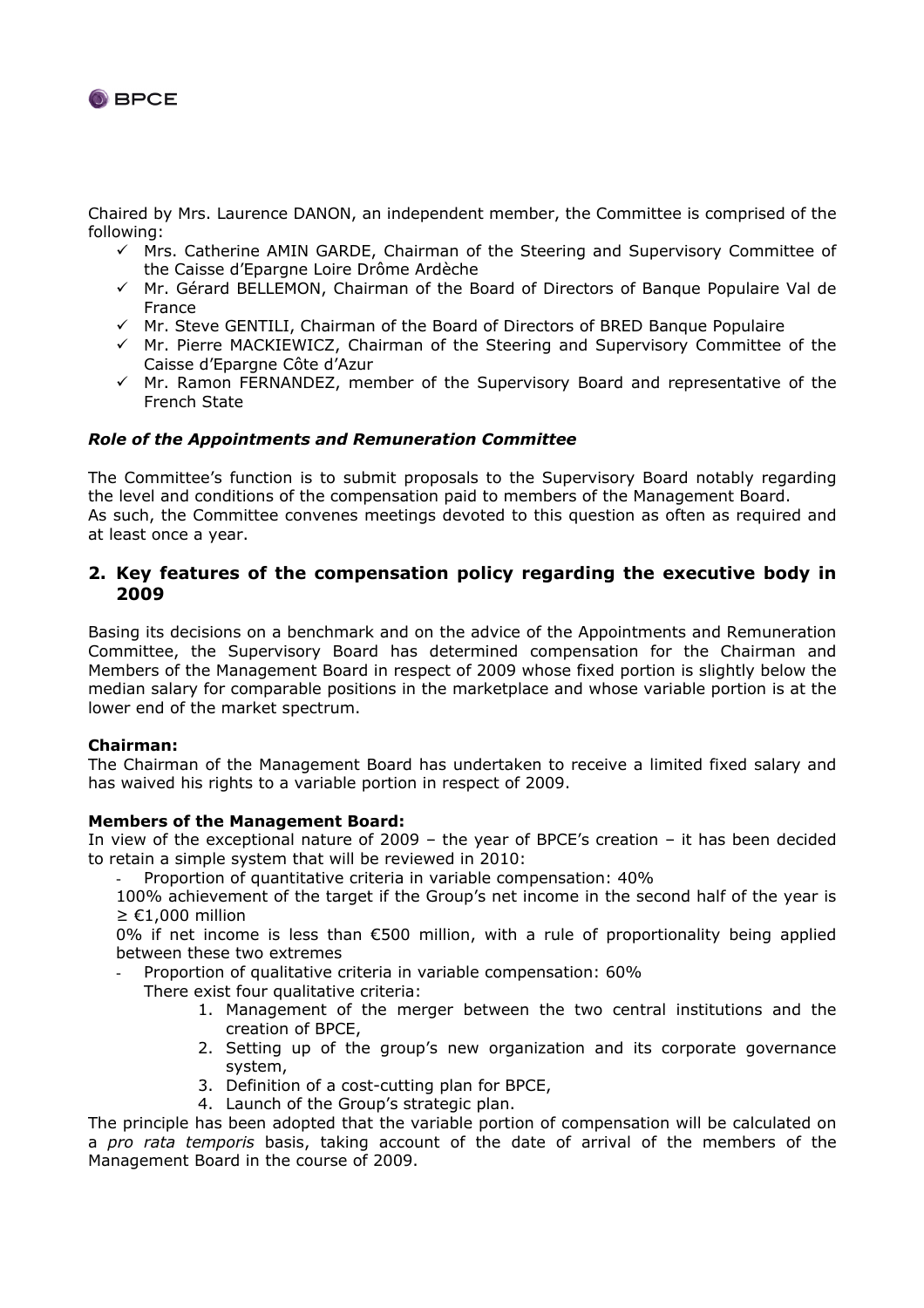

It has also been decided that, except in exceptional circumstances (notably retirement), the payment of a fraction equal to 25% of the variable portions due in respect of 2009 shall be deferred until 2011 and 2012.

# **3. Consolidated quantitative information about compensation**

a)

| u,<br>Amounts in<br>€m | Fixed<br>compensation<br>2009 financial<br>year $(1)$ | Variable<br>compensation<br>2009 financial<br>year $(2)$ | Total $(1) + (2)$ | Number of<br>people concerned |
|------------------------|-------------------------------------------------------|----------------------------------------------------------|-------------------|-------------------------------|
| Executive<br>body      | 1.12                                                  | 1.00                                                     | 2.12              |                               |
| <b>Traders</b>         |                                                       |                                                          |                   | Ü                             |

(1) Fixed compensation paid in 2009 since the date of BPCE's creation (August 2009)

(2) Variable compensation taking account of periods prior to the creation of BPCE spent in the former central institutions (ex-BFBP or ex-CNCE)

| Amounts in<br>€m  | Variable compensation<br>2009 financial year<br>Cash payment | Variable compensation<br>2009 financial year<br>Payment in other financial instruments<br>′∗' |
|-------------------|--------------------------------------------------------------|-----------------------------------------------------------------------------------------------|
| Executive<br>body | 1.00                                                         |                                                                                               |
| <b>Traders</b>    |                                                              |                                                                                               |

 $h'$ 

| Amounts in<br>€m  | Variable compensation<br>2009 financial year<br>(3) + (4) | Variable compensation<br>2009 financial year<br>Amount paid in 2010 | Variable compensation<br>2009 financial year<br>Amount deferred<br>beyond 2010 (4) |
|-------------------|-----------------------------------------------------------|---------------------------------------------------------------------|------------------------------------------------------------------------------------|
| Executive<br>body |                                                           | 0.93                                                                | 0.07                                                                               |
| <b>Traders</b>    |                                                           |                                                                     |                                                                                    |

Two members of the Management Board present on December 31, 2009 will leave on retirement in 2010. Consequently, their variable compensation in respect of the 2009 financial year will be paid in its entirety in 2010.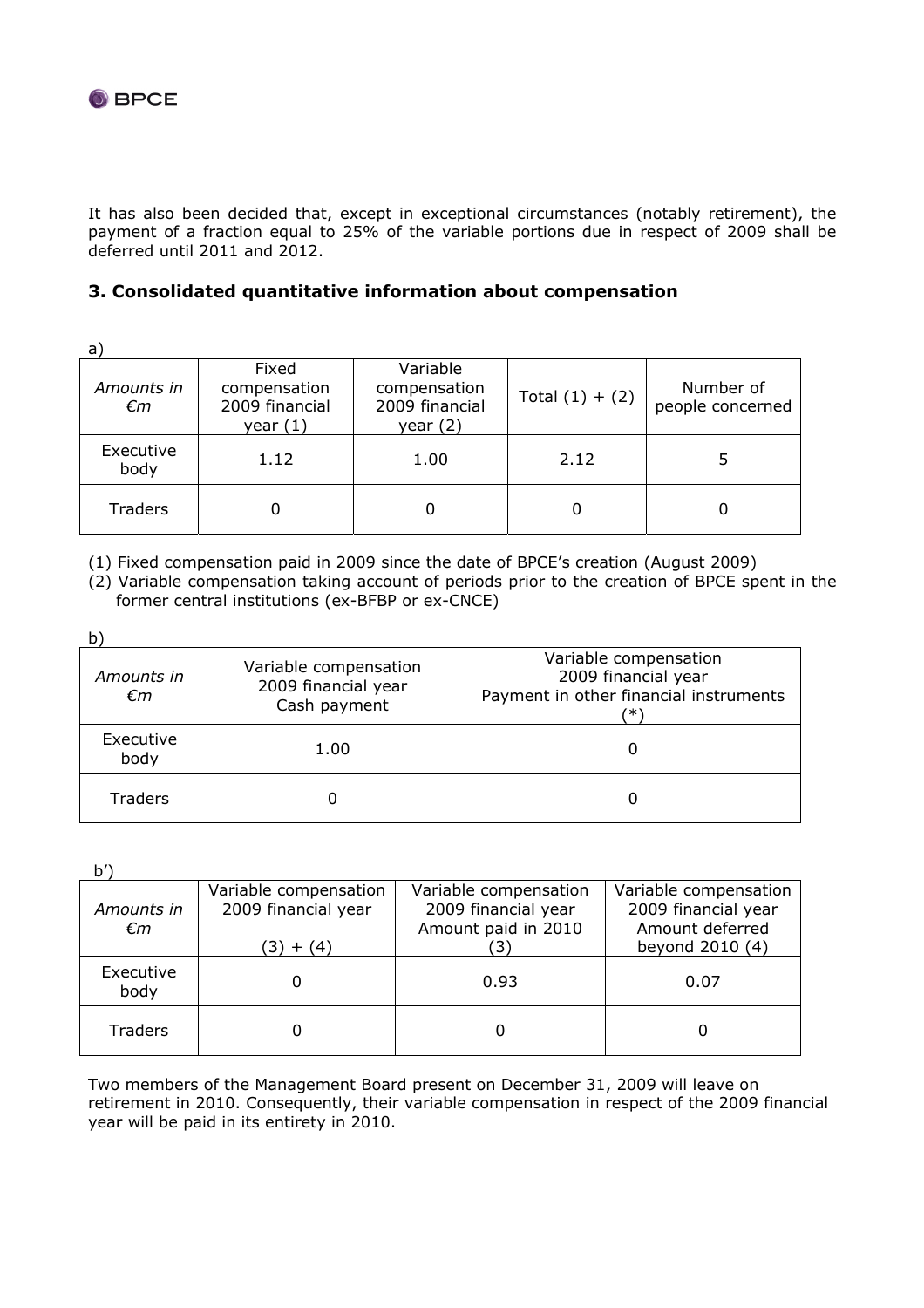

c)

| Amounts in $\epsilon$ m | Amount of deferred<br>compensation<br>$(5) = (6) + (7)$ | Amount of<br>vested deferred<br>compensation<br>$6^{\circ}$ | Amount of unvested<br>deferred compensation |
|-------------------------|---------------------------------------------------------|-------------------------------------------------------------|---------------------------------------------|
| Executive body          |                                                         |                                                             | 0.07                                        |
| <b>Traders</b>          |                                                         |                                                             |                                             |

(5) Amount of variable compensation deferred in respect of previous years and/or of the 2009 financial year not resulting in payment in 2010

(6) Amount of deferred variable compensation not subject to performance conditions and/or to effective presence

(7) Amount of deferred variable compensation subject to performance conditions and/or to effective presence

| ۰        |  |
|----------|--|
| ×<br>. . |  |

| Amounts in $\epsilon$ m | Variable compensation paid in 2010 corresponding to financial<br>periods prior to 2009 and definitively attributed with the<br>possibility of reduced payment after adjusting for actual results |
|-------------------------|--------------------------------------------------------------------------------------------------------------------------------------------------------------------------------------------------|
| Executive body          |                                                                                                                                                                                                  |
| Traders                 |                                                                                                                                                                                                  |

e)

| ر ب<br>Amounts in<br>€m | Payments in<br>respect of new<br>recruitment in<br>2009 $(*)$ | Number of new<br>recruits<br>concerned in<br>2009 | Severance<br>payments in<br>2009 | Number of<br>dismissals<br>concerned in<br>2009 |
|-------------------------|---------------------------------------------------------------|---------------------------------------------------|----------------------------------|-------------------------------------------------|
| Executive<br>body       |                                                               |                                                   |                                  |                                                 |
| Traders                 |                                                               |                                                   |                                  |                                                 |

(\*) Amounts liable to be paid when the new recruit takes up his or her position